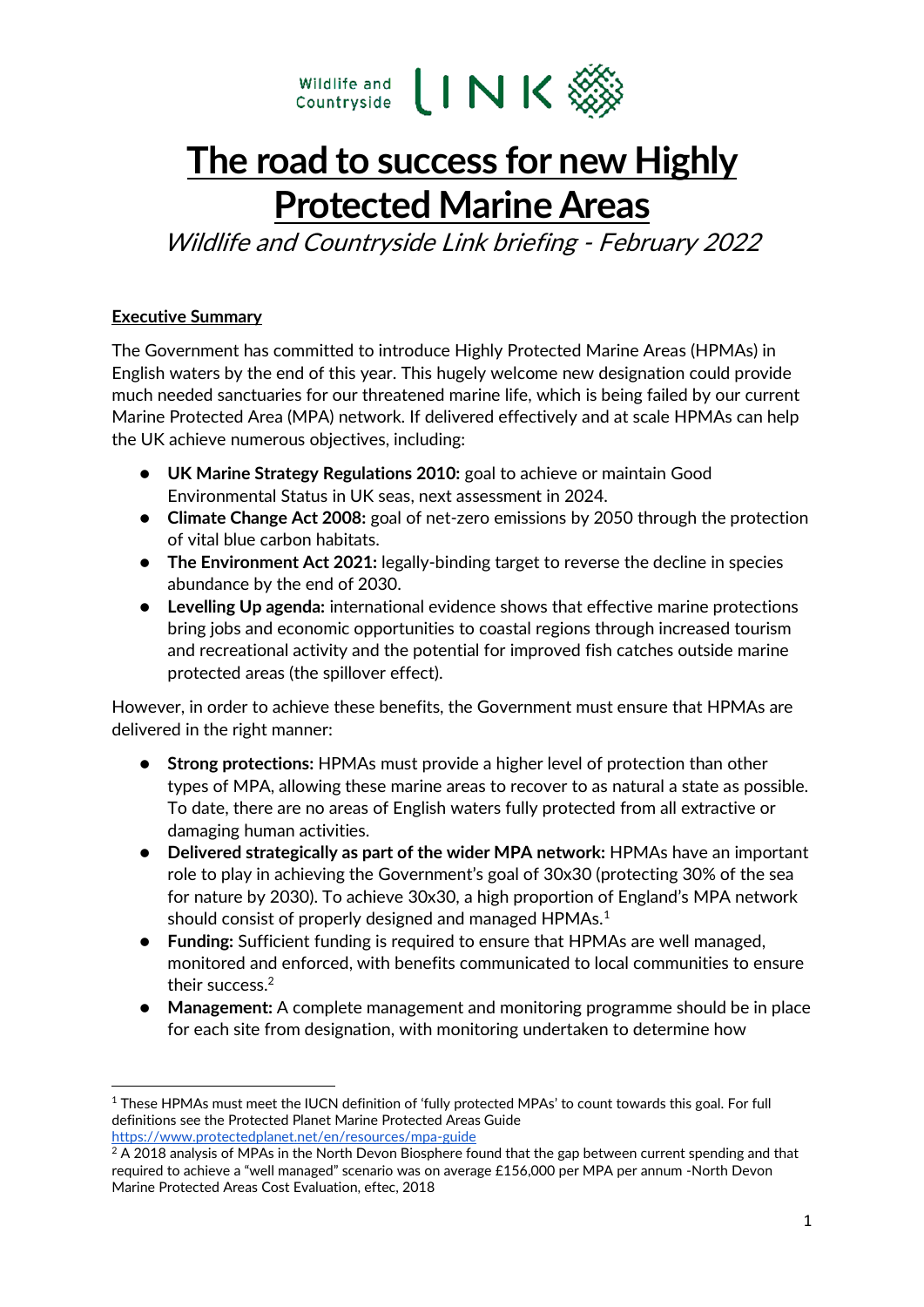

different ecosystems recover when pressures are reduced, alongside assessments of the social and economic benefits HPMAs are likely to afford.

● **Site selection:** HPMAs must be sufficient in size and number, in each regional sea, in inshore, nearshore and offshore English waters, so they encompass a range of ecosystems.

We welcome the Government's intention to consult on pilot HPMAs this Spring. Natural England and JNCC have produced a longlist of sites based on ecological principles and criteria<sup>3</sup> which Defra will then shortlist based on socio-economic criteria. These will be put out for consultation, with the Secretary of State picking pilot sites for designation and we look forward to engaging with this process.

#### **Introduction**

In 2020, the Government's Benyon Review into Highly Protected Marine Areas<sup>4</sup> (HPMAs) was published. The Link Marine Group backed its recommendations that HPMAs should be an essential part of the UK network for protection and recovery of the marine environment, and that the Government should introduce HPMAs as soon as possible.

A year later, on World Ocean Day (8<sup>th</sup> June) 2021, the Government committed to designate the first Highly Protected Marine Areas in 2022, as a first step towards the greater protection needed by our seas. Following this, on 5<sup>th</sup> July 2021, JNCC published the ecological criteria for selecting the first HPMA sites and invited third parties to submit proposals. Natural England and JNCC have produced a longlist of sites based on ecological principles and criteria<sup>5</sup> which Defra will then shortlist based on socio-economic criteria. These will be put out for consultation, with the Secretary of State picking pilot sites for designation and we look forward to engaging with this process.

#### **The benefits of HPMAs**

As our seas become increasingly crowded with the growth of industries such as offshore renewables, our fragile marine wildlife is affected by multiple pressures. We need to ensure there is space for nature - havens where wildlife can recover and thrive, without pressures from human activities.

Decades of overexploitation and pollution have left our seas damaged and degraded and existing Marine Protected Areas (MPAs) are limited in their ability to restore nature. At present, there are only an extremely limited number of small 'No Take Zones', which prohibit all methods of fishing (but not all extractive activities). In England, these are at Flamborough

<sup>3</sup> [https://data.jncc.gov.uk/data/47bafb41-05d8-4929-b236-162f4eddd22f/pilot-hpma-ecological-guidance](https://data.jncc.gov.uk/data/47bafb41-05d8-4929-b236-162f4eddd22f/pilot-hpma-ecological-guidance-note.pdf)[note.pdf](https://data.jncc.gov.uk/data/47bafb41-05d8-4929-b236-162f4eddd22f/pilot-hpma-ecological-guidance-note.pdf)

<sup>4</sup> The Benyon Review into Highly Protected Marine Areas[: https://www.gov.uk/government/publications/highly](https://www.gov.uk/government/publications/highly-protected-marine-areas-hpmas-review-2019)[protected-marine-areas-hpmas-review-2019](https://www.gov.uk/government/publications/highly-protected-marine-areas-hpmas-review-2019)

<sup>5</sup> [https://data.jncc.gov.uk/data/47bafb41-05d8-4929-b236-162f4eddd22f/pilot-hpma-ecological-guidance](https://data.jncc.gov.uk/data/47bafb41-05d8-4929-b236-162f4eddd22f/pilot-hpma-ecological-guidance-note.pdf)[note.pdf](https://data.jncc.gov.uk/data/47bafb41-05d8-4929-b236-162f4eddd22f/pilot-hpma-ecological-guidance-note.pdf)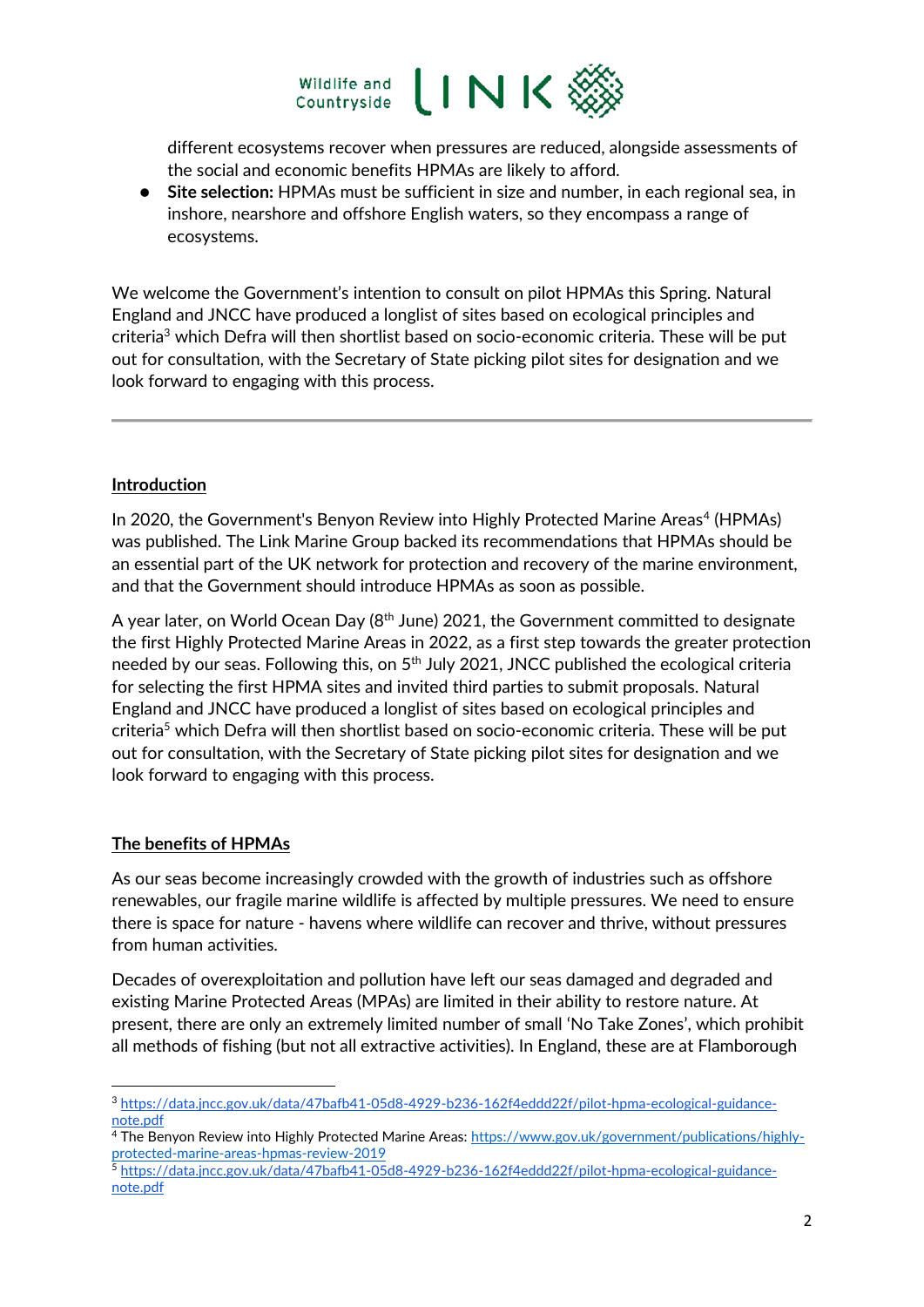

Head, Lundy Island and the Medway Estuary and cover an area of 1km<sup>2</sup>, 3.3km<sup>2</sup> and 12.1km2 respectively. These sites are located away from significant commercial fishing pressure. To date there are no areas of English waters fully protected from all extractive or damaging human activities.

Furthermore, very few MPAs are adequately managed and monitored<sup>6</sup>. Successful HPMAs will allow us to see what true recovery at sea looks like. They will set a new bar against which other protected areas can and should be measured against in the future.

Marine recovery within HPMAs will have multiple benefits for wildlife and people, helping achieve wider Government objectives:

|                                                                                                                                                                                                                                                                                                                                                                                                                                                                                                                                                                                                                          | <b>Outcome</b> | Government<br>target (s): | <b>Potential impact of HPMA</b>                                                                                                                                                                                                                                                                                                                                                                                                                                                                                                                                                                                                                                                                                                                                                                                                                                              |
|--------------------------------------------------------------------------------------------------------------------------------------------------------------------------------------------------------------------------------------------------------------------------------------------------------------------------------------------------------------------------------------------------------------------------------------------------------------------------------------------------------------------------------------------------------------------------------------------------------------------------|----------------|---------------------------|------------------------------------------------------------------------------------------------------------------------------------------------------------------------------------------------------------------------------------------------------------------------------------------------------------------------------------------------------------------------------------------------------------------------------------------------------------------------------------------------------------------------------------------------------------------------------------------------------------------------------------------------------------------------------------------------------------------------------------------------------------------------------------------------------------------------------------------------------------------------------|
| Increase the<br>Climate Change<br>Globally, the ocean represents the largest active<br>Act (2008): net-<br>carbon<br>sequestration<br>zero greenhouse<br>gas emissions by<br>and storage<br>2050<br>potential of our<br>sequestration rate of 11 million $tCO2e/year.7$<br>seas and coastal<br>Research on the current English North Sea MPA<br>habitats<br>network has found that in just the top 10cm of<br>be found within the existing MPA network, and<br>disturbance, such as bottom trawling. Better<br>MPAs is urgently needed to ensure that carbon<br>which are only now being fully appreciated. <sup>9</sup> |                |                           | carbon sink, removing 25-30% of carbon dioxide<br>added to the atmosphere by human activities. Marine<br>ecosystems in the UK have an estimated total carbon<br>sediment, the study area contained roughly the same<br>carbon as $\frac{1}{4}$ of all the UK's forests and woodlands. <sup>8</sup><br>However, in the English North Sea, only 51.9% of the<br>total organic and 42.1% of total inorganic carbon can<br>almost all of these MPAs are subject to broadscale<br>protection of areas both inside and outside of current<br>stores remain undisturbed. Halting bottom trawling<br>would deliver large carbon sequestration benefits<br>While there is still a need for a more robust evidence<br>base around blue carbon, this only strengthens the<br>case for HPMAs to serve as reference points for the<br>carbon sequestration potential of undisturbed seas. |

<sup>6</sup> Wildlife and Countryside Link – 30x30 in the Marine Environment:

- [https://www.wcl.org.uk/docs/assets/uploads/WCL\\_30x30\\_in\\_the\\_Marine\\_Environment.pdf](https://www.wcl.org.uk/docs/assets/uploads/WCL_30x30_in_the_Marine_Environment.pdf)
- <sup>7</sup> <https://researchbriefings.files.parliament.uk/documents/POST-PN-0651/POST-PN-0651.pdf>

<sup>8</sup> [https://wwf.panda.org/discover/our\\_focus/oceans\\_practice/news2/?4427941/Assessment-of-Carbon-Capture](https://wwf.panda.org/discover/our_focus/oceans_practice/news2/?4427941/Assessment-of-Carbon-Capture-and-Storage-in-Natural-Systems-within-the-English-North-Sea-Including-within-Marine-Protected-Areas)[and-Storage-in-Natural-Systems-within-the-English-North-Sea-Including-within-Marine-Protected-Areas](https://wwf.panda.org/discover/our_focus/oceans_practice/news2/?4427941/Assessment-of-Carbon-Capture-and-Storage-in-Natural-Systems-within-the-English-North-Sea-Including-within-Marine-Protected-Areas)

<sup>9</sup> <https://www.nature.com/articles/s41586-021-03371-z>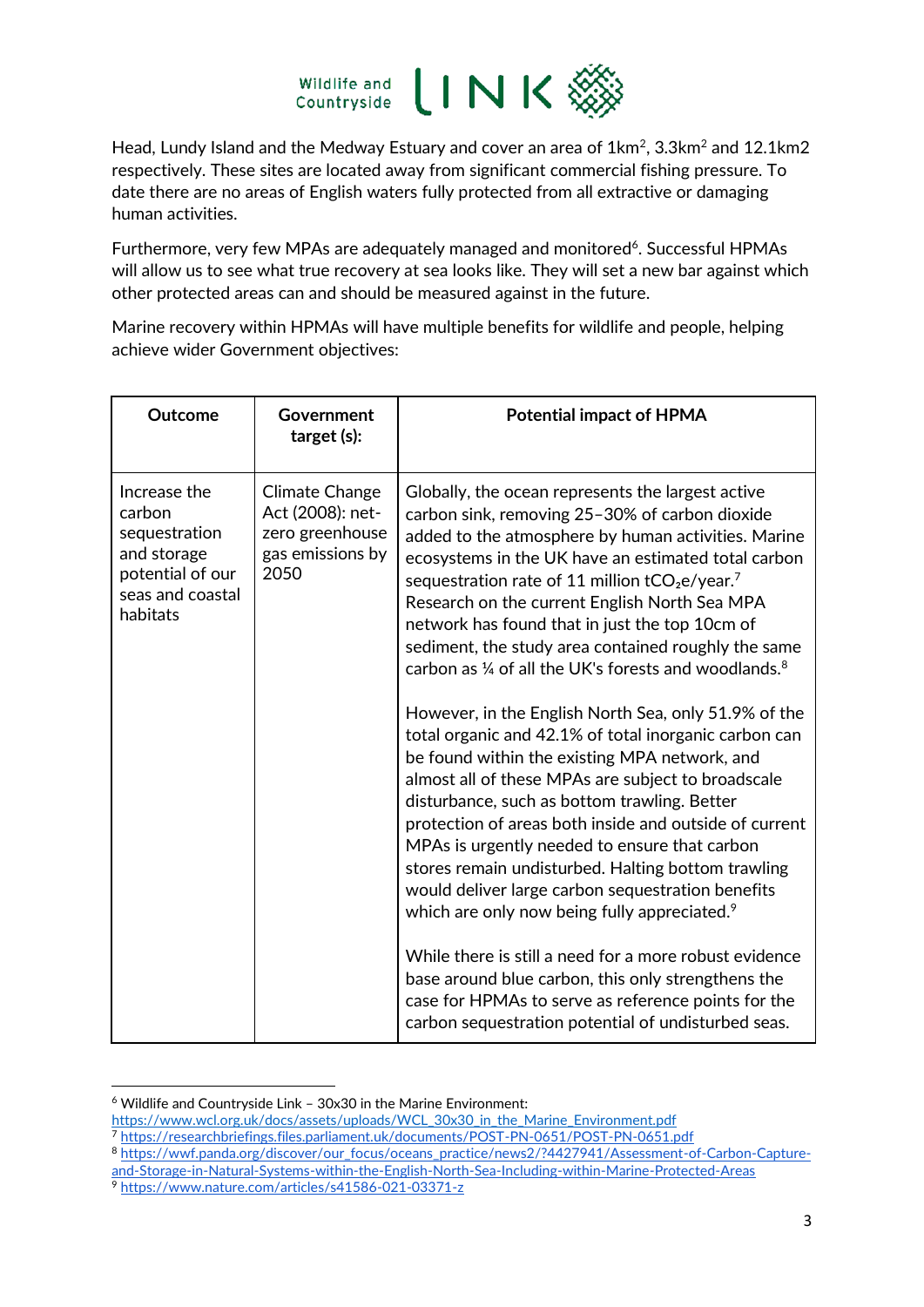

|                                                       |                                                                                                                                                                                                                                                                                                            | Blue carbon coastal habitats such as salt marsh, maerl<br>beds and sea grass, can provide carbon benefits as<br>well as providing valuable nurseries for fish species.<br>Through better protecting marine life, HPMAs can<br>therefore also deliver the carbon storage potential of<br>wildlife <sup>10</sup> . When large marine animals die, for<br>example, they take huge amounts of carbon with<br>them to the seabed. <sup>11</sup>                                                                                                                                                                                                                                                                                                                                                                                                              |
|-------------------------------------------------------|------------------------------------------------------------------------------------------------------------------------------------------------------------------------------------------------------------------------------------------------------------------------------------------------------------|---------------------------------------------------------------------------------------------------------------------------------------------------------------------------------------------------------------------------------------------------------------------------------------------------------------------------------------------------------------------------------------------------------------------------------------------------------------------------------------------------------------------------------------------------------------------------------------------------------------------------------------------------------------------------------------------------------------------------------------------------------------------------------------------------------------------------------------------------------|
| Enhance and<br>protect marine<br>biodiversity         | <b>UK Marine</b><br>Strategy<br>Regulations<br>(2010): Goal to<br>achieve or<br>maintain Good<br>Environmental<br>Status in UK<br>seas<br><b>Environment Act</b><br>(2021): halt<br>species decline<br>by 2030<br>25 Year<br>Environment<br>Plan: leave<br>nature in a<br>better state than<br>we found it | In Lamlash Bay, since protection as a no-take zone,<br>biodiversity has increased substantially, along with<br>the size, age and density of commercially important<br>species such as the king scallop and the European<br>lobster. <sup>12</sup> Another analysis of 69 biological measures<br>demonstrated that HPMAs had a huge benefit to the<br>densities (doubled) and biomass (tripled) of marine<br>organisms. <sup>13</sup> Furthermore, in well managed No Take<br>Zones (NTZs) biodiversity and mean size can increase<br>by 20-30%.<br>Effective HPMAs will also enable greater ecosystem<br>recovery, aiding climate resilience of our seas. For<br>example, evidence from Lyme Bay, where bottom-<br>towed fishing gear is prohibited, shows that the MPA<br>recovered from a storm event in 2014 more quickly<br>than surrounding areas. |
| Improve<br>opportunities for<br>the fishing<br>sector | Levelling Up<br>agenda<br><b>Fisheries Act</b><br>(2020):<br>sustainability<br>objective;<br>ecosystem<br>objective                                                                                                                                                                                        | As HPMAs conserve wildlife and habitats on a large<br>scale, the number, diversity and size of fish will<br>increase. Neighbouring fisheries will benefit as<br>commercially and recreationally fished species<br>spillover into surrounding waters, helping restock our<br>overfished seas. For this reason, HPMAs should not<br>be seen as standing in opposition to a flourishing<br>fisheries sector, but rather as complementary, helping<br>ensure the health of our seas for generations to<br>come.<br>Benefits of no-take zones can be seen in Scotland in<br>Lamlash Bay where studies have shown that marine                                                                                                                                                                                                                                 |

<sup>&</sup>lt;sup>10</sup> For example, research suggests rebuilding whale populations would lead to 145,000 tonnes of carbon being locked away in whale carcasses each year<https://uk.whales.org/green-whale/> 11 <https://uk.whales.org/green-whale/>

<sup>&</sup>lt;sup>12</sup>[https://eprints.whiterose.ac.uk/158673/1/Stewart\\_et\\_al\\_2020\\_Marine\\_conservation\\_begins\\_at\\_home.pdf](https://eprints.whiterose.ac.uk/158673/1/Stewart_et_al_2020_Marine_conservation_begins_at_home.pdf)<br><sup>13</sup> Halpern, B,. 2003. The impact of marine reserves: do reserves work and does reserve size matter? Ecol Appl 13 (1):S117– S137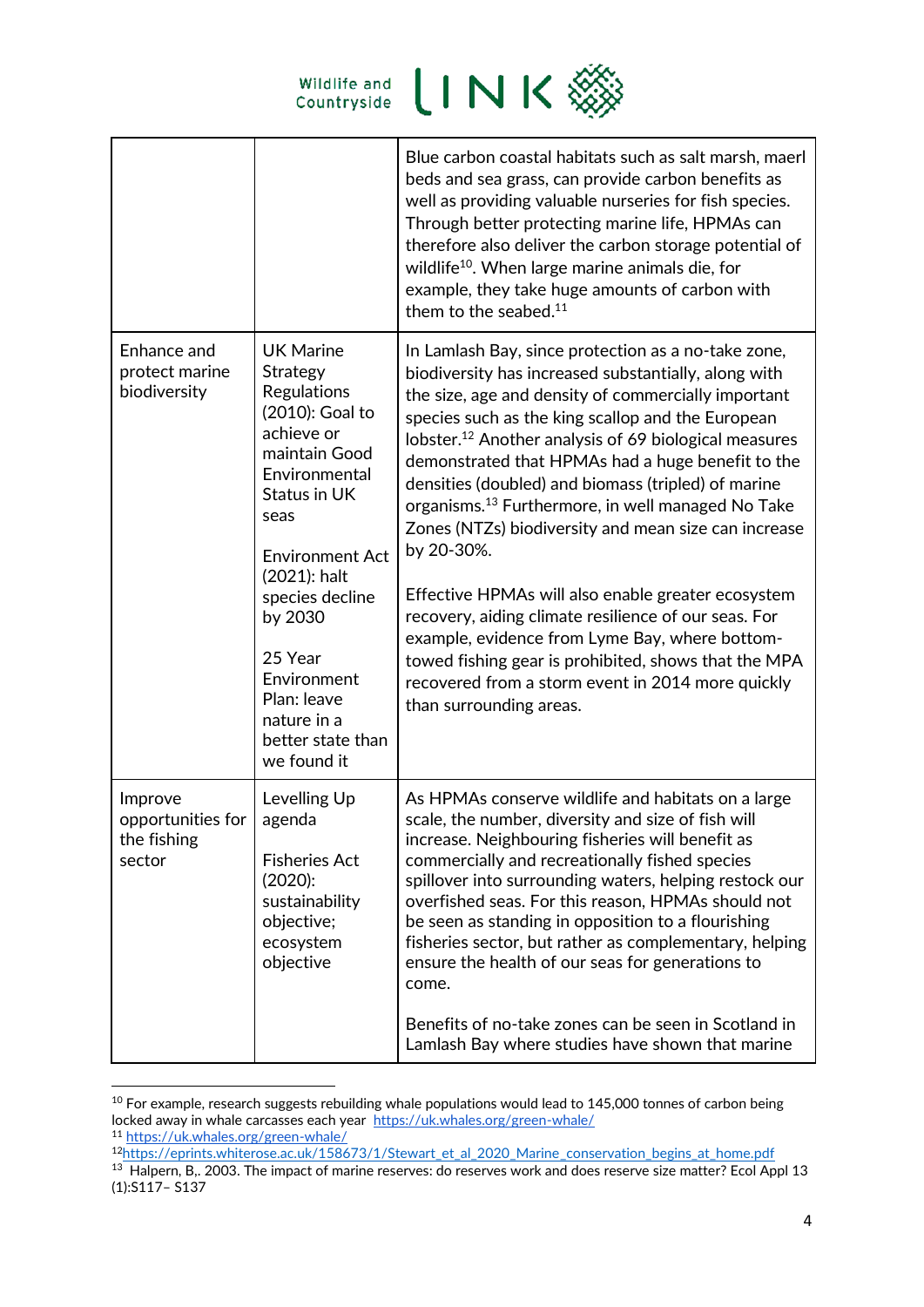

## **The criteria for success for HPMAs**

For HPMAs to achieve the benefits outlined above, they must be delivered in line with the following principles:

## - **Appropriately designated as part of a wider network**

HPMAs work best when they form part of a larger network of MPAs. Sites allowing multiple uses currently make up the vast majority of MPAs in English waters. But it is simply not enough to consider multiple use MPAs as adequate protection for marine biodiversity in themselves - we also require substantial areas of ocean to be effectively 'off limits' to any destructive or invasive human activity.

HPMAs have an important role to play in achieving the Government's goal for 30x30; protecting 30% of the marine environment by 2030. Our recent assessment found that the vast majority of the MPA network should not currently count towards the 30%.<sup>16</sup> To achieve 30x30, at least 30% of England's seas should be either within properly designed and managed  $HPMAs<sup>17</sup>$  or licensed to allow only extremely limited activity, within the context of wider ecologically coherent networks. As an absolute minimum, at least a third of the 30% of English seas protected for nature should be designated as HPMAs, where all human pressures and impacts are removed. If delivered in the right manner, HPMAs would provide strong protections, making them equivalent to the internationally defined 'fully protected' marine protected areas.<sup>18</sup>

This status would provide permanent protection for nature and permanent prohibitions against all extractive or destructive activities, with additional benefits for blue carbon habitats

[https://www.wcl.org.uk/docs/assets/uploads/WCL\\_30x30\\_in\\_the\\_Marine\\_Environment.pdf](https://www.wcl.org.uk/docs/assets/uploads/WCL_30x30_in_the_Marine_Environment.pdf)

<sup>17</sup> These HPMA's must meet the IUCN definition of 'fully protected MPAs' to count towards this goal. For full definitions see the Protected Planet Marine Protected Areas Guide

<sup>&</sup>lt;sup>14</sup> Rees *et al.,* 2015 - The socio-economic effects of a Marine Protected Area on the ecosystem service of leisure and recreation[: https://doi.org/10.1016/j.marpol.2015.09.011](https://doi.org/10.1016/j.marpol.2015.09.011)

<sup>&</sup>lt;sup>15</sup> Davies et al., 2021 - Ecosystem Approach to Fisheries Management works–How switching from mobile to static fishing gear improves populations of fished and non-fished species inside a marine-protected area <https://doi.org/10.1111/1365-2664.13986>

<sup>16</sup> Wildlife and Countryside Link – 30x30 in the Marine Environment:

<https://www.protectedplanet.net/en/resources/mpa-guide>

 $18$  Ibid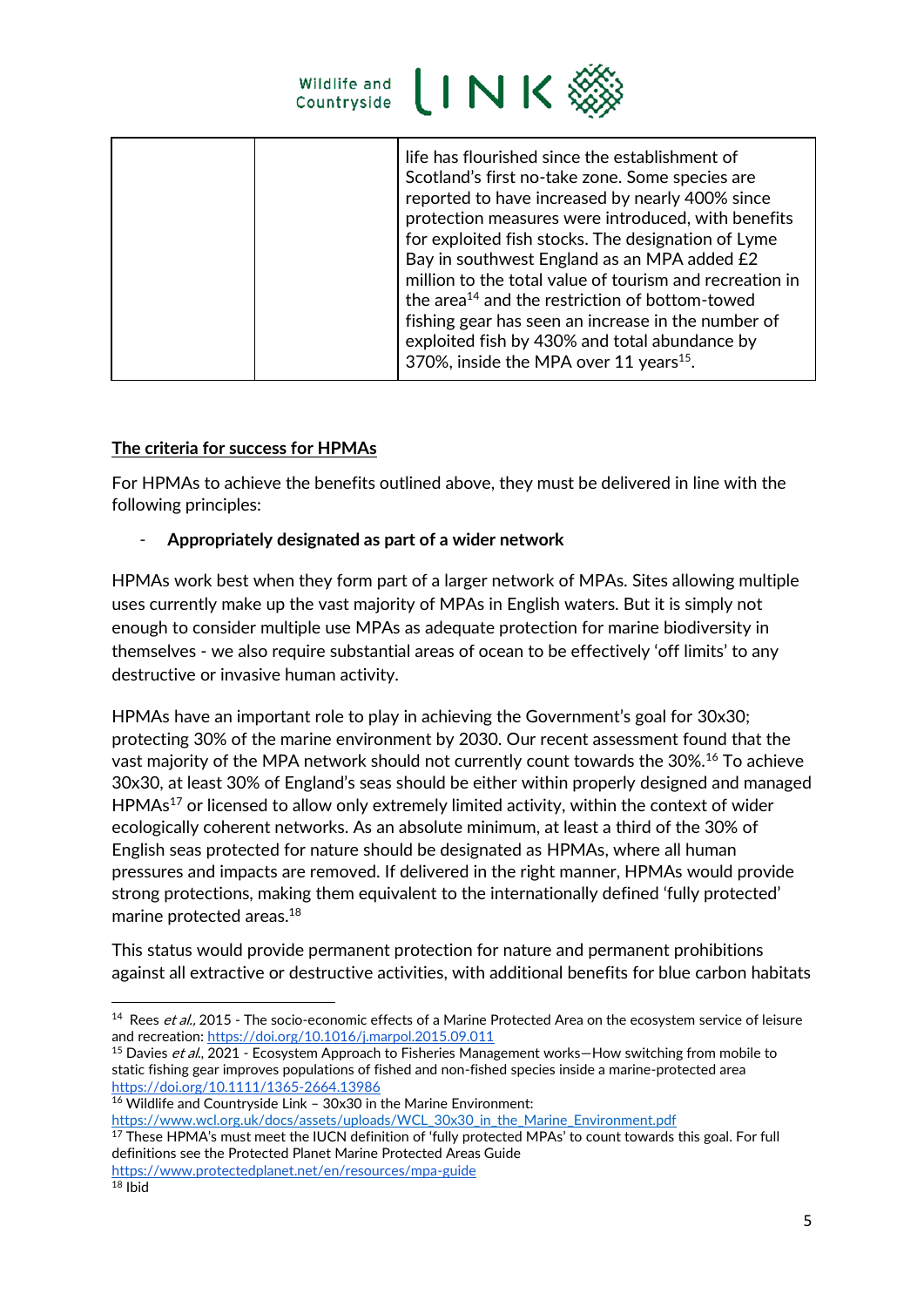

and neighbouring commercial fisheries. To meet the goal of 30x30, initial HPMA sites will need to be numerous and large enough to deliver progress towards these ambitions. Pilot sites must be quickly followed by a rapid scaling up of HPMA designations across English seas.

## - **Strong protections**

HPMAs must provide a higher level of protection than other types of MPA, allowing marine areas to return to as natural a state as possible. They must prohibit extractive, destructive and depositional uses and allow only non-damaging levels of other activities. We believe that effective protection entails stronger action than is currently delivered through the domestic MPA network.

The Government accepts the benefits of much stronger protections abroad, with its Blue Belt initiative promoting the Tristan da Cunha MPA in the UK Overseas Territories, the fourth largest 'no take zone' on the planet,<sup>19</sup> as an example of the  $30x30$  initiative's success, urging other nations to follow suit.<sup>20</sup> A 'no take zone' is equivalent to a HPMA, with no commercial fishing or other extractive activities permitted across the whole area, So, while domestically the Government is failing to deliver MPAs which offer the same protections as in the Overseas Territories, HPMAs offer a chance to remedy this inconsistency.

In addition, the Government should acknowledge displacement of all fishing activity in its decision making and put strategies in place to support marine users and avoid creating new problems from moving pressures to other parts of the marine environment.

## - **Site selection**

We welcome the Government's intention to consult on pilot HPMAs this Spring. Natural England and JNCC have produced a longlist of sites based on ecological principles and criteria<sup>21</sup> which Defra will then shortlist based on socio-economic criteria. These will be put out for consultation, with the Secretary of State picking pilot sites for designation and we look forward to engaging with this process. While we recognise that this process is already underway, there are key principles that must be recognised throughout the shortlisting process and crucial decisions which remain. These principles will also be relevant for any future designations of HPMAs:

- While consideration of **socio-economic factors** is important for the designation, management and enforcement processes of the HPMA introduction, as it was for Marine Conservation Zones, the primary basis on which HPMA site selection should be made must be science-led and based on ecological and conservation evidence and principles. Where socio-economic factors are considered, assessments must factor in both the positive socio-economic outcomes of HPMAs (increased wildlife tourism, spillover effects for fishing etc) as well as negative ones.
- HPMAs must be **sufficient in size and number**, in each regional sea, in inshore, nearshore and offshore English waters, so they encompass a range of habitats

<sup>20</sup> <https://www.gov.uk/government/news/worlds-most-remote-island-helps-uk-exceed-protected-ocean-target> <sup>21</sup> [https://data.jncc.gov.uk/data/47bafb41-05d8-4929-b236-162f4eddd22f/pilot-hpma-ecological-guidance-](https://data.jncc.gov.uk/data/47bafb41-05d8-4929-b236-162f4eddd22f/pilot-hpma-ecological-guidance-note.pdf)

[note.pdf](https://data.jncc.gov.uk/data/47bafb41-05d8-4929-b236-162f4eddd22f/pilot-hpma-ecological-guidance-note.pdf)

<sup>19</sup> <https://www.rspb.org.uk/about-the-rspb/about-us/media-centre/press-releases/tristan-da-cunha-mpa/>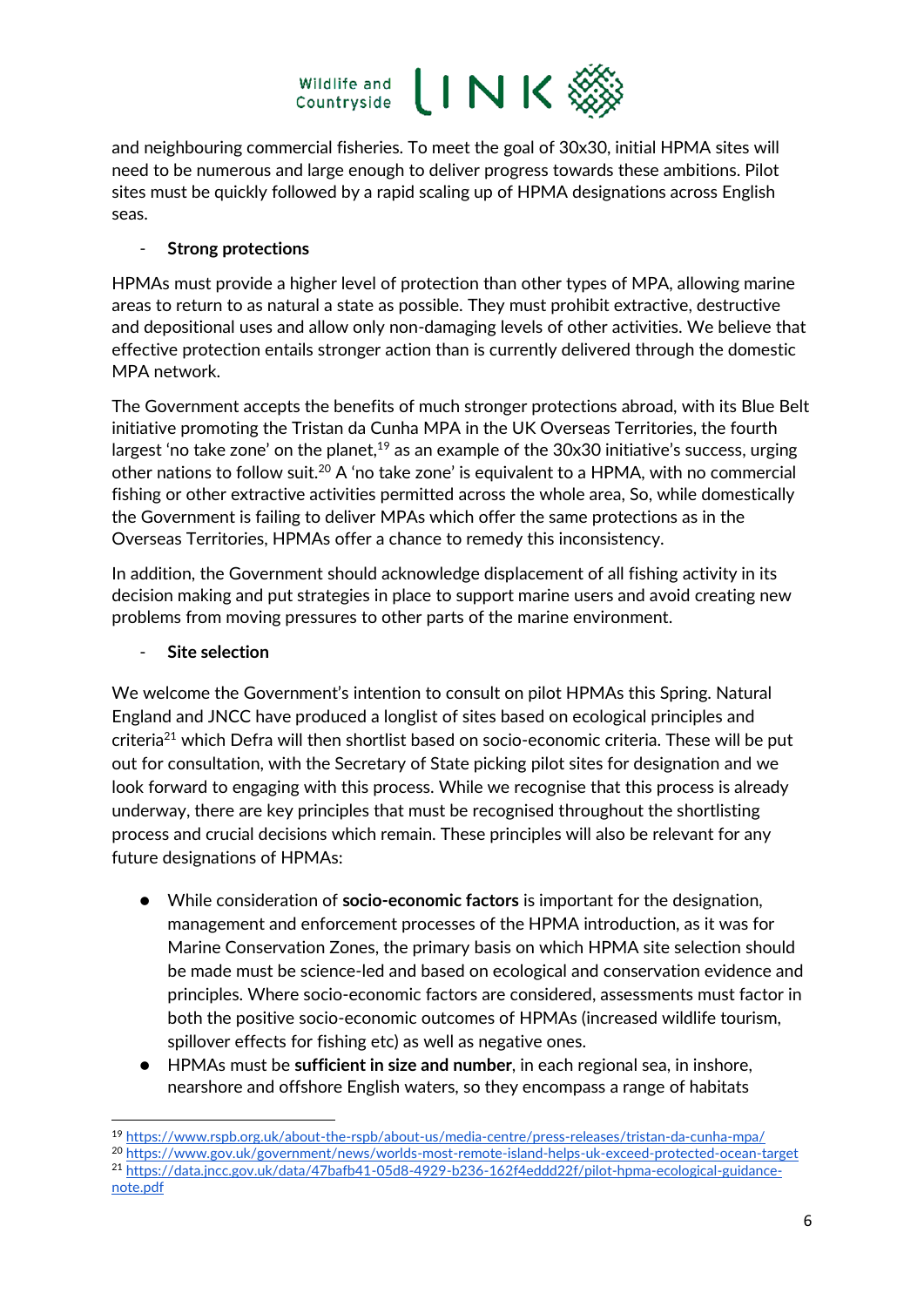

allowing us to study how different ecosystems recover when pressures are reduced. A lack of significant evidence should not be used as an excuse for not designating sites which have significant ecological merit. Pilot sites should include blue carbon habitats in recognition of the potential of these ecosystems to store and sequester carbon.

- The currently outlined **minimum size of 5km in diameter for a HPMA is not large enough** to realise the full benefits of new protections and if the longlist of sites includes much larger sites these should not be the first to be struck off when applying the socio economic criteria.
- **HPMAs must take a whole-site approach**, protecting all the wildlife and habitats within their boundaries with effective management measures. A buffer-zone should be incorporated around their boundaries to avoid impacts from neighbouring activities affecting their success.
- The Government must **deliver nature conservation alongside offshore development**. HPMAs should only be excluded from sites where developments have already been given permission.
- The **positive benefits of HPMAs should be actively communicated** by the Government. While Link members are supportive of the HPMA process and happy to support the programme where possible, the Government must also make the public case that greater coastal and offshore marine protections have multiple benefits for coastal communities.

# - **Appropriately managed and monitored**

HPMAs must be backed with sufficient long-term funding, including from the recent Spending Review, to ensure they are a success. A complete management and monitoring programme should be in place for each site from day one of designation. HPMAs should be marked on Admiralty charts to raise awareness of their locations and to aid compliance. Where available, technologies should be used to aid monitoring, management and enforcement.

The main objective of any HPMA should be to allow full recovery of the marine environment and its ecological processes. This would require a whole site approach to management, in order to conserve all habitats and species within the site boundary (including mobile and migratory species that visit or pass through the site). This objective should not be balanced against considerations of public benefit.

Monitoring must be sufficient to understand what happens when damaging activities are removed and how our seas can recover. This information should be used to determine appropriate management measures for the rest of the Marine Protected Area network.

#### - **Enforcement**

The removal of prohibited activities must be enforced. Defra and arms-length bodies should work with local communities and stakeholders, with early and transparent communication to enhance support for HPMAs and compliance with restrictions.

Effective enforcement will require well-trained personnel that have the necessary resources to fulfil their role. In addition, it is essential that authorities can apply dissuasive and